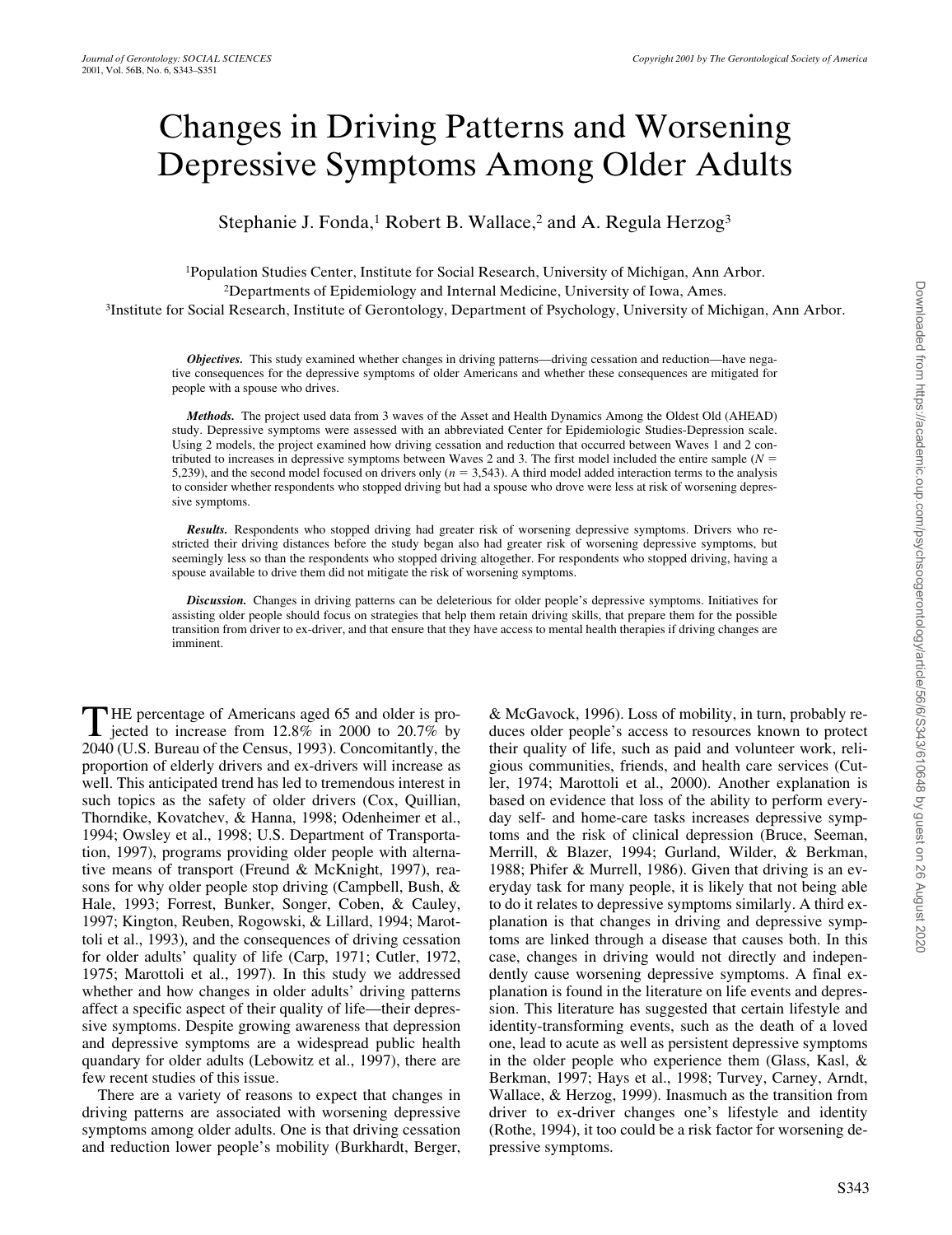According to the model of selective optimization with compensation, however, changes in driving patterns need not be associated with worsening depressive symptoms. This model, developed originally by P. B. Baltes and Baltes (1990), defines selection as the process whereby older people redefine their goals in response to changes in personal and environmental resources and restrict their normal activities. To illustrate selection, M. M. Baltes and Carstensen (1996) described older people who, finding driving increasingly difficult, choose to avoid highways, drive only during daylight, and/or drive shorter distances. The model defines compensation as the process whereby older people achieve the same goals (i.e., they are not restricted as they are with selection), but through new means. Highly mobile people who turn to others for transportation when they can no longer drive, for example, are compensating, according to this model. Optimization refers to the process by which older people learn new ways of doing things and thereby regain functioning, health, well-being, and so forth. Older people who equip their automobiles with assistive devices or participate in driver reeducation programs are optimizing, according to the selective optimization with compensation framework. These three strategies theoretically enable older people to maintain their previous levels of satisfaction.

Existing research specifically inspecting the link between driving and quality of life has tended to support the expectation that driving limitations have negative consequences for older people's well-being. Cutler (1972), for example, found that older people with access to personal transportation reported greater life satisfaction than their counterparts without such means. Additionally, in a study of depression among stroke survivors, Legh-Smith, Wade, and Hewer (1986) found that depression was more common among survivors who no longer drove than it was among survivors who did. This relationship persisted for stroke survivors who had alternate means of transportation. In one of the few recent studies of changes in driving patterns and affective well-being, Marottoli and associates (1997) demonstrated that driving cessation predicted higher levels of depressive symptoms at least 1–3 years after it occurred. This study is especially suggestive because it was longitudinal, the effects of driving cessation exceeded those for most other factors included in the analysis, and it used a large community sample of older adults. None of the existing studies on consequences of changes in driving behavior, however, examined how the modification of driving without stopping it (selection) impinged on older adults' quality of life. Also, with the exception of the study by Legh-Smith and colleagues, previous research on changes in driving patterns has not looked at how the presence of other drivers (i.e., options for compensation) relate to older people's well-being.

In our study we contribute to existing research by assessing the effects of two types of changes in driving patterns on older Americans' depressive symptoms: driving cessation and reduction. We posed the following three hypotheses: Older people who stop driving will be at greater risk of worsening depressive symptoms than people who continue to drive. By contrast, people who continue to drive but reduce their driving distances will not be at greater risk of worsening depressive symptoms. Lastly, having easy access to automobile transport through a spouse who drives will lessen the risk of worsening depressive symptoms that results when older adults stop driving. To test these hypotheses, we utilized a national panel study of older adults. We examined how stopping or restricting driving in one time period contributed to changes in depressive symptoms at a later, chronologically distinct time period. We included in our analyses a comprehensive set of controls suggested by previous research as being important to driving patterns and/or mental health. This approach provided a more accurate representation of how changes in driving patterns affect depressive symptoms than has been previously available.

### **METHODS**

#### *Participants*

The participants in this study were individual participants of the Asset and Health Dynamics Among the Oldest Old (AHEAD) study—a national panel study designed to enable characterization of older adults' health transitions and their effects on financial resources, formal and informal support, health care, and so forth (Soldo, Hurd, Rodgers, & Wallace, 1997). The AHEAD study was a companion to the Health and Retirement Study (HRS) until 1998, when the studies merged and combined data collection efforts. Its target population was noninstitutionalized Americans born in 1923 or earlier (aged 70 years and older) and their spouses (also aged 70 years and older). Spouses aged less than 70 years were also interviewed if they were married to an ageeligible person, but they were not considered to be part of the target population. The first interview was conducted in 1993, a second in 1995, and a third in 1998. We used Version 2.10 of Wave 1 (1993), Version 1.0 of Wave 2 (1995), and Version 1 (early release) of Wave 3 (1998). The early release version of Wave 3 is preliminary in that it has not been cleaned. The variables we used from Wave 3 (interview status and depressive symptoms), however, are not subject to change in the cleaning process.

Our study included only age-eligible AHEAD self-respondents. At Wave 1, there were 6,580 age-eligible White, Black, and Hispanic self-respondents who provided information about their driving status. As of Wave 2, 577 had died, 369 refused a second interview, and 395 required proxies. We excluded these respondents from the analytic sample because we did not know if their driving patterns changed after Wave 1 and/or we lacked information about their depressive symptoms at Wave 2. This yielded an analytic sample of 5,239 respondents. Only 4,102 of the 5,239 respondents, however, provided information on their depressive symptoms at both Waves 2 and 3; the others had died between Waves 2 and 3 ( $n = 591$ ), required proxies ( $n =$ 324), or refused a third interview  $(n = 222)$ .

Because the rate at which AHEAD respondents dropped from the study in Waves 1–3 was nontrivial, we took two steps to account for and limit bias arising from sample attrition. First, we explored how the Wave 1 driving behavior and depressive symptoms of decedents and nonrespondents at Wave 2 differed from the respondents still in the sample at Wave 2. We found that 46.9%, 54.0%, and 35.1% of the respondents who died between Waves 1 and 2, required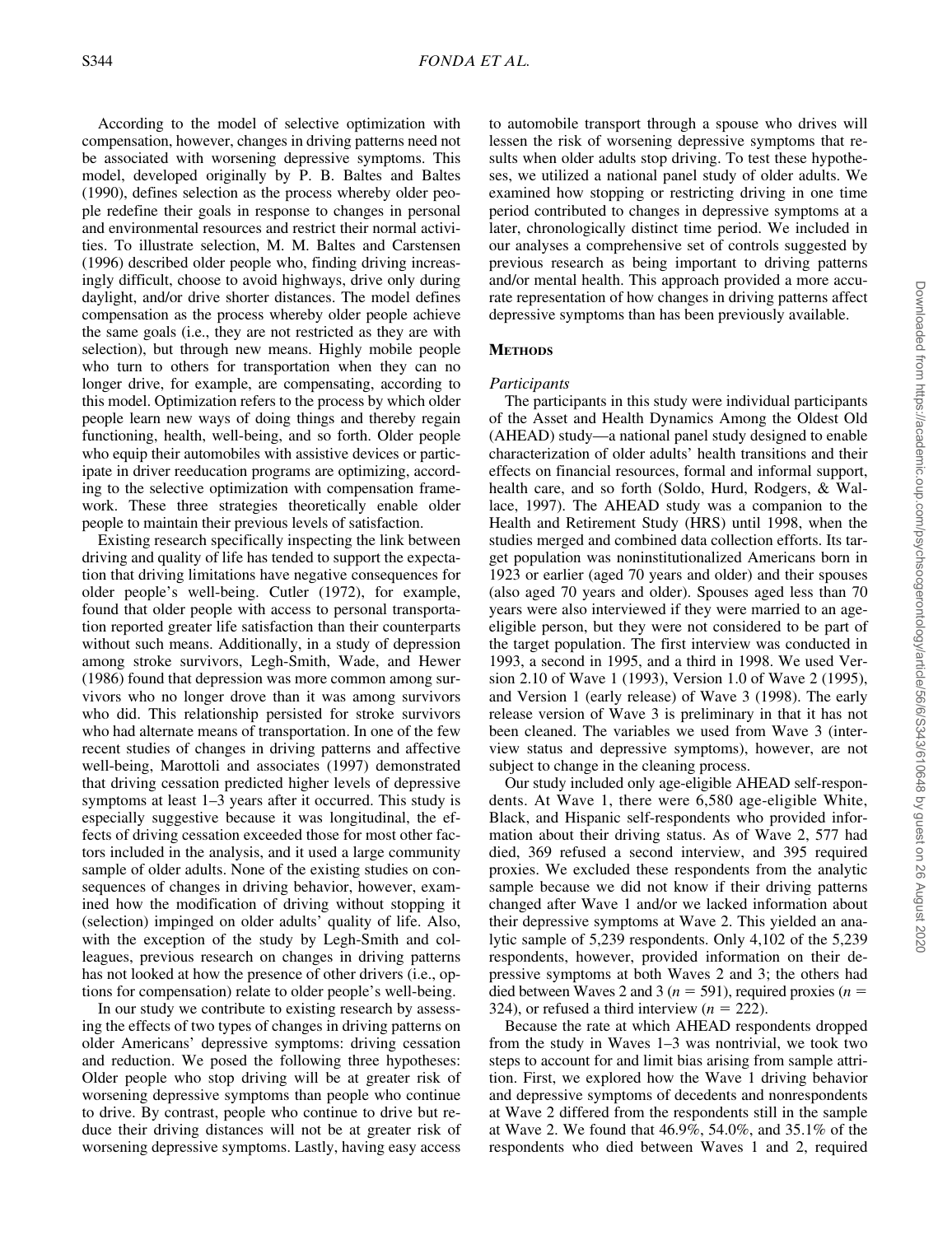proxies at Wave 2, or refused a second interview, respectively, did not drive at Wave 1. By comparison, 26.1% of the analytic sample did not drive at Wave 1. We also found that the average number of depressive symptoms at Wave 1 for respondents who died between Waves 1 and 2, required proxies at Wave 2, or refused a second interview was 2.51, 2.18, and 1.88. The average number of depressive symptoms at Wave 1 for respondents in the analytic sample was 1.55. From these results we inferred that omitting the AHEAD respondents who died between Waves 1 and 2, required proxies at Wave 2, or refused a second interview would produce conservative estimates of the driving-depression relation. Second, because we had information about whether their driving behavior changed between Waves 1 and 2, we retained the respondents in the sample who had died, required proxies, or refused to participate in the study at Wave 3. We modeled these outcomes as *competing risks* to worsening depressive symptoms at Wave 3 so as to minimize systematic error resulting from further sample attrition.

#### *Measures*

*Dependent variable.—*Depressive symptoms were measured in the AHEAD study with an 8-item version of the original, 20-item Center for Epidemiologic Studies-Depression (CES-D) scale. The abbreviated CES-D scale was designed to reduce the length of survey interviews for elderly respondents while measuring the continuum of symptoms captured by the original scale (Kohout, Berkman, Evans, & Cornoni-Huntley, 1993). It has comparable reliability, validity, and dimensionality to the full version (Turvey, Wallace, & Herzog, 1999).

For these analyses we used a summary measure of respondents' answers to the abbreviated CES-D scale at Waves 2 and 3. All items were coded so as to indicate the presence of symptoms, ranging from 0 to 8; higher scores indicated worse affective functioning. We assessed change in depressive symptoms by subtracting the Wave 2 CES-D scores from the Wave 3 CES-D scores, with the change score theoretically ranging from  $-8$  to  $+8$ . The average change in scores between Waves 2 and 3 was .49 (weighted mean), with 68.26% of respondents who provided information on their depressive symptoms at both waves changing by less than two symptoms  $(SD = \pm 1.76)$ . As a result, we defined increases or decreases of at least 2 points in the CES-D score as true change. Also, after confirming that driving changes were unrelated to improvement in depressive symptoms (i.e., decrease in the CES-D score), in the final analyses we combined respondents who improved with those who did not change or changed by one symptom.

Competing risks to worsening depressive symptoms between the second and third waves were loss to follow-up and death. Loss to follow-up pertained to respondents who required proxies or refused to complete the third interview. Both were included as outcomes in our four-category dependent variable (also see the Participants section).

*Driving patterns.—*Each interview contained questions about respondents' driving status and modification of driving distances. Juxtaposition of respondents' answers across interviews yielded the following categories: (a) respondents who could drive at Waves 1 and 2, (b) respondents who never drove or stopped before Wave 1, and (c) respondents who stopped driving between Waves 1 and 2. This categorization is consistent with that used by Marottoli and associates (1997) in their analysis of driving and depressive symptoms among New Haven Established Populations for Epidemiologic Studies of the Elderly respondents. Among respondents who drove at Waves 1 and 2, there were the following groups: (a) respondents who drove unrestricted at Waves 1 and 2, (b) respondents who restricted their driving distances before Wave 1, and (c) respondents who restricted their driving distances between Waves 1 and 2. Few AHEAD respondents started driving between Waves 1 and 2 or increased their driving distances, so these respondents were grouped with those who drove and drove without restrictions at Waves 1 and 2.

*Social-demographic controls.—*The analyses controlled for several background characteristics: respondents' age, gender, race, educational attainment, and whether they lived in an urban area.

*Controls for health and functioning at Wave 1.—*The analyses also controlled for respondents' debilitating and lifethreatening health conditions, physical limitations, and cognitive functioning at Wave 1. The indicator for debilitating health conditions measured the presence of high blood pressure, arthritis, incontinence, vision problems, and hearing problems (Fonda & Herzog, 2001; House, Lepkowski, & Williams, 2000). The indicator of life-threatening health conditions measured whether respondents had cancer, stroke, lung disease, cardiac disease, and diabetes (Fonda & Herzog, 2001; House et al., 2000; Musick, Herzog, & House, 1999). The measure for physical limitations summed the number of strength and mobility tasks (i.e., walk several blocks, climb a flight of stairs, lift/carry over 10 lb, pull/push large objects, pick up a dime) with which respondents had difficulty (Wallace & Herzog, 1995). We measured cognitive functioning using a continuous indicator of respondents' total number of correct answers to tests assessing their orientation to the current date (e.g., day, month), ability to count backward from 20, word/name recognition, ability to subtract by 7 starting from 100 (Serial 7s), and ability to recall 10 common nouns immediately and then later in the interview (memory; Herzog & Wallace, 1997).

*Controls for changes in health and functioning.—*The analyses also added measures that might account for the relationship between changes in driving patterns and depressive symptoms. One measure indicated whether respondents reported having a new debilitating health condition at Wave 2; one indicated whether they had a new life-threatening health condition; another indicated if their physical limitations worsened; and the last indicated whether respondents' cognitive scores declined by at least 4 points.

*Spouse's driving status.—*The study incorporated measures of whether the respondents had a spouse who drove at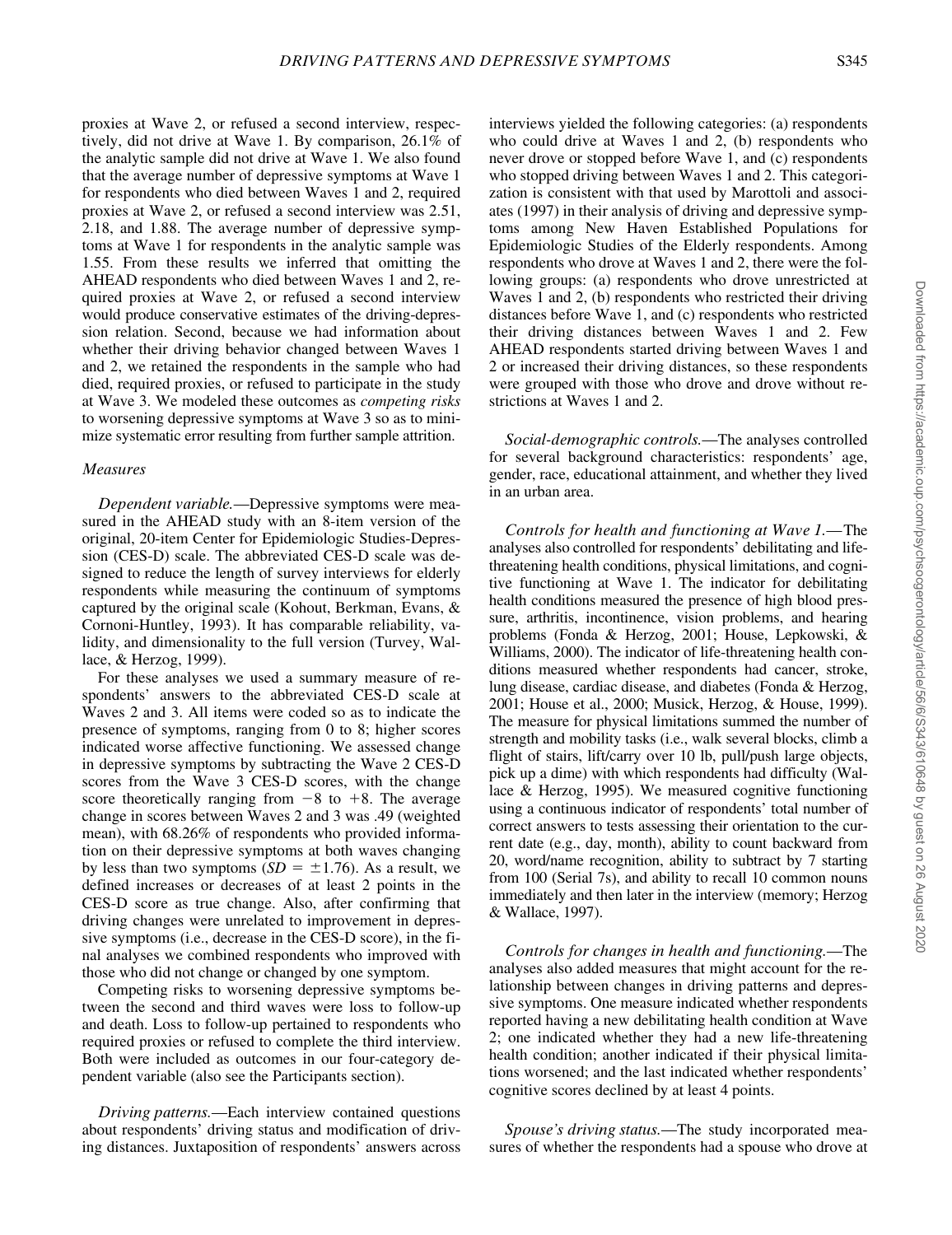Wave 2, had a spouse who did not drive, had a spouse who did not say whether they drove because they did not complete the interview, or were unmarried. Other drivers may also have been available to respondents, but the AHEAD data do not provide clear information about this.

#### *Statistical Analysis*

The analyses involved estimation of three multinomial logistic regression models. The first compared the relationships of driving, never having driven or stopped before Wave 1, and driving cessation between Waves 1 and 2 to worsening depressive symptoms and its competing risks at Wave 3. The comparison group for the Wave 3 outcomes consisted of respondents whose depressive symptoms did not change or improved at Wave 3. The model adjusted for respondents' social-demographics, baseline health, changes in health that occurred between Waves 1 and 2, and spouse's driving characteristics at Wave 2. We added a measure of respondents' preexisting symptoms to both models to adjust for the fact that respondents with few symptoms had more opportunity to worsen than those with many symptoms. The second model focused on drivers only and contrasted the effects of driving unrestricted, restricting driving distances between Waves 1 and 2, and restricting driving distances before Wave 1. It used the same set of controls as the first model. The third model added multiplicative interaction terms (e.g., Stopped Driving  $\times$  Married and Spouse Drove, Never Drove or Stopped Before Wave  $1 \times$ Married and Spouse Drove) to the first model to test whether respondents who stopped driving but had alternative transportation through a spouse were protected against the negative affective consequences of driving cessation. All of the models used the survey estimation program in STATA 7 to adjust for the unequal probabilities of selection to participate in the AHEAD study and nonresponse.

#### **RESULTS**

The characteristics of the study sample are shown in Table 1. Among all respondents, more than half were women and most were between 70 and 74 years of age at Wave 1. About 36.7% of all respondents had less than a high school education, 32.5% had exactly 12 years of education, and 30.8% had a least some college education. About equal proportions of the respondents were unmarried as married at Wave 2. With respect to driving patterns, 71.3% of all respondents drove at Wave 2, 22.5% reported that they never drove or stopped before Wave 1, and 6.3% stopped driving between Waves 1 and 2. Among the subsample of respondents who continued to drive (column 4), about half restricted their driving distances between Waves 1 and 2 or some time before Wave 1. This subsample of continuing drivers was younger, more educated, and slightly healthier than the full sample.

Our first research question was concerned with whether older people were at greater risk for worsened depressive symptoms if they stopped driving. Our analyses showed that the AHEAD respondents were at greater risk (Table 2); the relative risk of having experienced worsened depressive symptoms at Wave 3 was 1.44 times greater (adjusted predicted probability  $= 34.1\%$ ) for respondents who stopped

| Table 1. Ranges, Means, and Percentages of Study Variables, |
|-------------------------------------------------------------|
| Using the Weighted Sample of Self-Respondents Aged 70 and   |
| Older in 1993                                               |

|                                     |          | $M$ or $%$                       |                                            |
|-------------------------------------|----------|----------------------------------|--------------------------------------------|
| Variable                            | Range    | All Respondents<br>$(N = 5,239)$ | Drivers Only <sup>a</sup><br>$(n = 3,543)$ |
| Driving cessation                   |          |                                  |                                            |
| Stopped driving between Waves       |          |                                  |                                            |
| 1 and 2                             | $0 - 1$  | 6.29                             | NA                                         |
| Never drove or stopped before       |          |                                  |                                            |
| Wave 1                              | $0 - 1$  | 22.46                            | NA                                         |
| Droveb                              | $0 - 1$  | 71.25                            | NA                                         |
| Driving reduction                   |          |                                  |                                            |
| Restricted driving distances        |          |                                  |                                            |
| between Waves 1 and 2               | $0 - 1$  | NA                               | 15.94                                      |
| Restricted driving distances        |          |                                  |                                            |
| before Wave 1                       | $0 - 1$  | <b>NA</b>                        | 33.36                                      |
| Drove unrestricted                  | $0 - 1$  | <b>NA</b>                        | 50.70                                      |
| Social-demographic controls         |          |                                  |                                            |
| Aged 70-74 years                    | $0 - 1$  | 42.78                            | 49.75                                      |
| Aged 75-79 years                    | $0 - 1$  | 29.47                            | 29.84                                      |
| Aged 80-84 years                    | $0 - 1$  | 18.22                            | 15.55                                      |
| Aged $85+$ years                    | $0 - 1$  | 9.52                             | 4.86                                       |
| Female                              | $0 - 1$  | 61.58                            | 52.37                                      |
| White                               | $0 - 1$  | 89.99                            | 93.36                                      |
| <b>Black</b>                        | $0 - 1$  | 6.97                             | 4.79                                       |
| Hispanic                            | $0 - 1$  | 3.04                             | 1.85                                       |
| $<$ 12 years education              | $0 - 1$  | 36.68                            | 28.97                                      |
| Exactly 12 years education          | $0 - 1$  | 32.48                            | 34.62                                      |
| $>12$ years education               | $0 - 1$  | 30.84                            | 36.41                                      |
| Lives in an urban area              | $0 - 1$  | 71.60                            | 70.53                                      |
| Controls for health and functioning |          |                                  |                                            |
| at Wave 1                           |          |                                  |                                            |
| No. of debilitating health          |          |                                  |                                            |
| conditions                          | $0 - 5$  | 1.02                             | 0.89                                       |
| No. of life-threatening health      |          |                                  |                                            |
| conditions                          | $0 - 5$  | 0.74                             | 0.69                                       |
| Cognitive functioning               | $0 - 35$ | 20.67                            | 21.78                                      |
| No. of physical limitations         | $0 - 5$  | 1.15                             | 0.81                                       |
| Controls for changes in health and  |          |                                  |                                            |
| functioning                         |          |                                  |                                            |
| New debilitating health condition   | $0 - 1$  | 40.13                            | 38.35                                      |
| New life-threatening health         |          |                                  |                                            |
| condition                           | $0 - 1$  | 13.99                            | 13.02                                      |
| Cognitive decline                   | $0 - 1$  | 16.10                            | 14.14                                      |
| New physical limitation             | $0 - 1$  | 14.55                            | 11.27                                      |
| Spouse's driving status at Wave 2   |          |                                  |                                            |
| Unmarried                           | $0 - 1$  | 49.85                            | 42.13                                      |
| Married, unknown if spouse          |          |                                  |                                            |
| drove                               | $0 - 1$  | 1.46                             | 1.56                                       |
| Married, spouse did not drive       | $0 - 1$  | 10.39                            | 10.90                                      |
| Married, spouse drove               | $0 - 1$  | 38.30                            | 45.40                                      |
| Depressive symptoms at Wave 2       | $0 - 8$  | 1.44                             | 1.14                                       |

 $Note: NA = Not applicable for the purposes of certain analyses.$ 

a Excludes the 63 people who started driving after Wave 1.

bIncludes the 63 people who started driving after Wave 1.

driving between Waves 1 and 2 than for respondents who still drove at Wave 2. Although the relationship of changes in driving patterns to competing risks (died, lost to followup) was not the focus of this study, it is noteworthy that respondents who stopped driving were considerably more likely to experience these outcomes. The effects of never having been a driver or driving cessation before the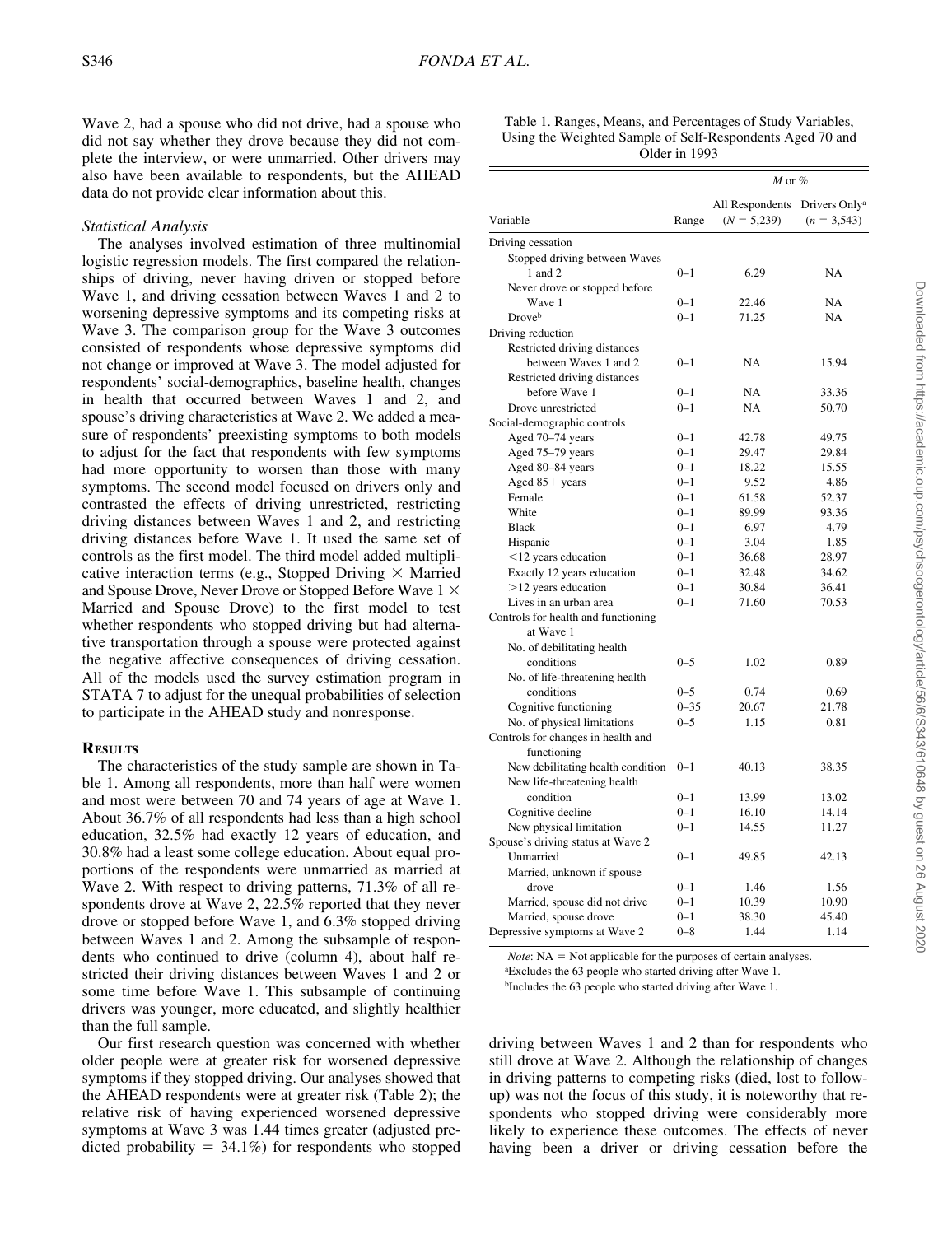|                                                | Depressive Symptoms    | Lost to Follow-Up<br>$(n = 541)$ | Died<br>$(n = 591)$ |
|------------------------------------------------|------------------------|----------------------------------|---------------------|
| Variable                                       | Worsened ( $n = 943$ ) |                                  |                     |
| Driving cessation                              |                        |                                  |                     |
| Stopped driving between Waves 1 and 2          | $1.437*$               | $1.605*$                         | $2.434***$          |
| Never drove or stopped before Wave 1           | 0.932                  | $1.327*$                         | $1.430**$           |
| Drove                                          | (reference)            | (reference)                      | (reference)         |
| Social-demographic controls                    |                        |                                  |                     |
| Aged 70-74                                     | (reference)            | (reference)                      | (reference)         |
| Aged 75-79                                     | 1.158                  | 1.195                            | 1.273               |
| Aged 80-84                                     | 1.256                  | 1.445*                           | 1.797***            |
| Aged $85+$                                     | 1.180                  | 1.364                            | $2.823***$          |
| Female                                         | 1.180                  | 1.003                            | $0.465***$          |
| White                                          | (reference)            | (reference)                      | (reference)         |
| <b>Black</b>                                   | 1.367*                 | 0.729*                           | $0.671*$            |
| Hispanic                                       | $1.802***$             | 0.823                            | $0.479*$            |
| $<$ 12 years education                         | 1.217                  | 1.456*                           | 1.045               |
| Exactly 12 years education                     | 1.199                  | 1.348*                           | 1.188               |
| $>12$ years education                          | (reference)            | (reference)                      | (reference)         |
| Lives in urban area                            | $1.360**$              | 1.254                            | $1.592***$          |
| Controls for health and functioning at Wave 1  |                        |                                  |                     |
| No. of debilitating health conditions          | $1.222***$             | 1.045                            | 1.041               |
| No. of life-threatening health conditions      | 1.023                  | 0.997                            | $1.367***$          |
| Cognitive functioning                          | 0.978*                 | $0.890***$                       | $0.926***$          |
| No. of physical limitations                    | 1.084*                 | 1.026                            | $1.228***$          |
| Controls for changes in health and functioning |                        |                                  |                     |
| New debilitating health condition              | $1.295**$              | 1.049                            | 1.096               |
| New life-threatening health condition          | 1.075                  | 1.028                            | 1.649***            |
| Cognitive decline                              | 1.260                  | $2.750***$                       | $2.042***$          |
| New physical limitation                        | 1.105                  | 0.967                            | $1.724***$          |
| Spouse's driving status                        |                        |                                  |                     |
| Unmarried                                      | (reference)            | (reference)                      | (reference)         |
| Married, unknown if spouse drove               | 1.272                  | 2.856**                          | 1.644               |
| Married, spouse did not drive                  | $1.679***$             | 1.165                            | 0.936               |
| Married, spouse drove                          | 1.193                  | 1.097                            | 0.873               |
| Depressive symptoms at Wave 2                  | $0.733***$             | $0.934*$                         | 1.007               |

Table 2. Risk Ratios for Multinomial Logit Model of Worsening Depressive Symptoms and Its Competing Risks, Using the Weighted Sample of 5,239 Self-Respondents Aged 70 and Older in 1993

*Note:* The comparison group for the model is respondents whose symptoms did not worsen  $(n = 3,164)$ .

 $*_{p}$  < .05;  $*_{p}$  < .01;  $*_{p}$  < .001.

AHEAD study began were not significantly related to worsening depressive symptoms, but they were significantly related to its competing risks.

Among drivers, longer term restrictions to one's driving distance also increased the risk of worsening depressive symptoms (Table 3). That is, the net relative risk of having worsened symptoms at Wave 3 was 1.27 times greater (adjusted predicted probability  $= 22.7\%$ ) for respondents who restricted their driving distances before Wave 1 than for respondents without such restrictions. This effect appears to be smaller than the effect found for driving cessation in the first model (this difference cannot be tested empirically, however). The relative risk of having worsened depressive symptoms was not statistically greater for respondents who restricted their driving distances between Waves 1 and 2. Both longer term and relatively recent restrictions to driving distances were premonitory of loss to follow-up and death.

Are the effects of driving cessation on worsening depressive symptoms offset by having access to transportation through a spouse? Examination of the predicted probabilities calculated from estimates of the first multinomial logit model and then of interaction terms added to the model suggested that they were not. From the predicted probabilities, AHEAD respondents who stopped driving between Waves 1 and 2 had a lower probability (about 8%) of worsening depressive symptoms at Wave 3 if they had a spouse who drove than if they had a spouse who did not (Figure 1). This finding hints at a protective effect. At the same time, the predicted probability of worsening depressive symptoms for unmarried respondents who stopped driving was about 4% lower than it was for married counterparts who had a spouse who drove, countering the suggestion of a protective effect. Moreover, the same general patterns among the predicted probabilities were observed for each driving/nondriving group, suggesting that an additive effect was operating rather than an interactive effect. The multinomial logit model examining the interactions between changes in driving patterns and spousal driving characteristics (not shown) indicated that indeed the interaction terms were not statistically significant.

#### **DISCUSSION**

In this study we investigated whether two changes in driving patterns—driving cessation and reduction—contributed to worsening depressive symptoms among respondents of a nationally representative panel study of older people.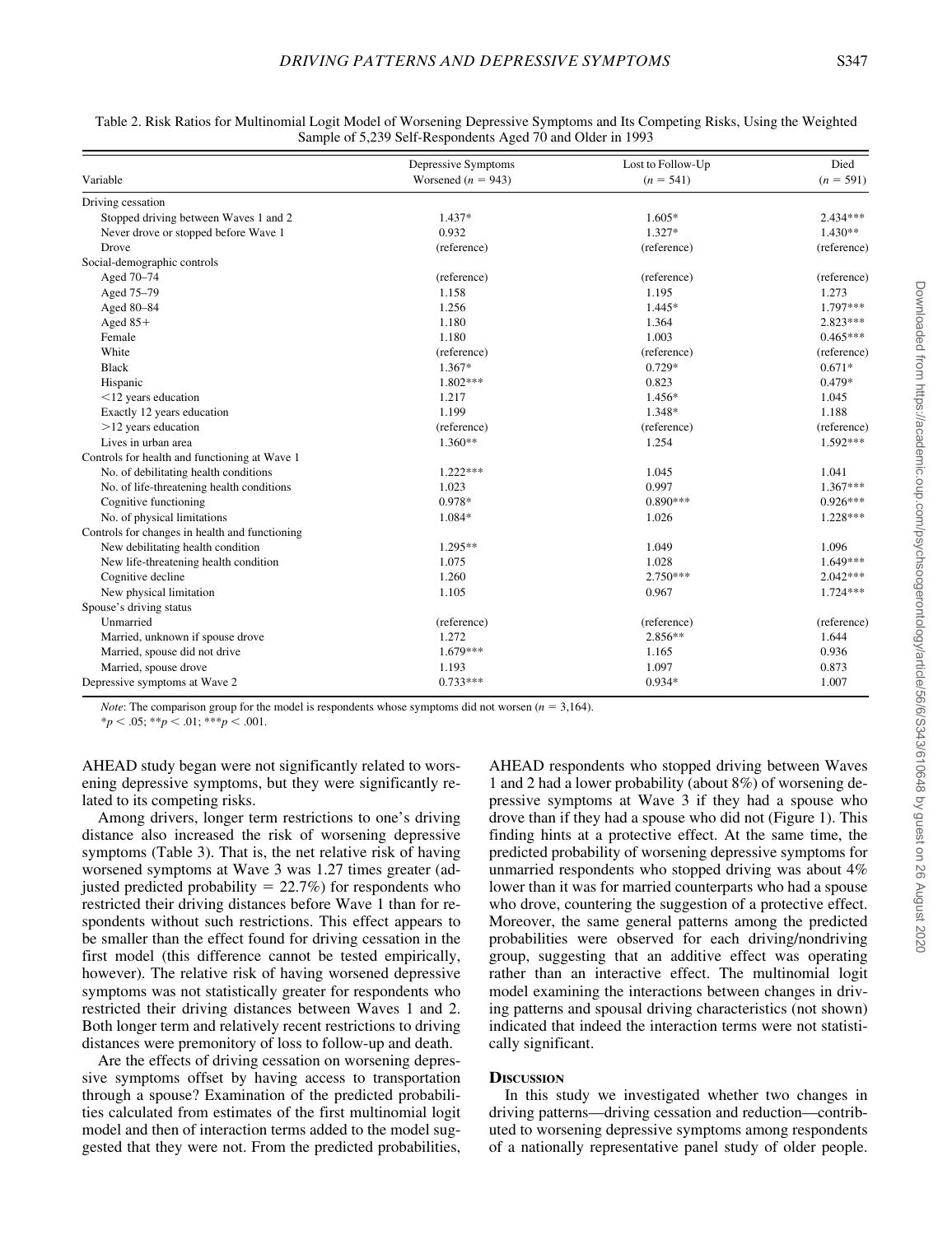| Table 3. Risk Ratios for Multinomial Logit Model of Worsening Depressive Symptoms and Its Competing Risks, Using the Weighted |
|-------------------------------------------------------------------------------------------------------------------------------|
| Sample of 3,543 Self-Respondents Who Were Aged 70 and Older in 1993 and Were Drivers 1993–1995                                |

|                                                | Depressive Symptoms    | Lost to Follow-Up<br>$(n = 286)$ | Died<br>$(n = 297)$ |
|------------------------------------------------|------------------------|----------------------------------|---------------------|
| Variable                                       | Worsened ( $n = 652$ ) |                                  |                     |
| Driving patterns                               |                        |                                  |                     |
| Restricted driving distances                   | 1.333                  | $2.153***$                       | $1.510*$            |
| Restricted driving distances before Wave 1     | $1.271*$               | $1.606**$                        | 1.480*              |
| Drove unrestricted                             | (reference)            | (reference)                      | (reference)         |
| Social-demographic controls                    |                        |                                  |                     |
| Aged 70-74                                     | (reference)            | (reference)                      | (reference)         |
| Aged 75-79                                     | 1.279*                 | 1.241                            | 1.274               |
| Aged 80-84                                     | 1.229                  | 1.568*                           | $2.120***$          |
| Aged $85+$                                     | 1.392                  | 1.403                            | 2.319***            |
| Female                                         | 1.142                  | 0.913                            | $0.430***$          |
| White                                          | (reference)            | (reference)                      | (reference)         |
| <b>Black</b>                                   | $1.503*$               | 0.641                            | 0.730               |
| Hispanic                                       | 1.210                  | 0.707                            | 0.525               |
| $<$ 12 years education                         | 1.078                  | 1.352                            | 1.089               |
| Exactly 12 years education                     | 1.157                  | 1.145                            | 1.185               |
| $>12$ years education                          | (reference)            | (reference)                      | (reference)         |
| Lives in urban area                            | 1.358**                | 1.130                            | 1.779***            |
| Controls for health and functioning at Wave 1  |                        |                                  |                     |
| No. of debilitating health conditions          | 1.127                  | 1.084                            | 0.999               |
| No. of life-threatening health conditions      | 1.015                  | 0.928                            | $1.371***$          |
| Cognitive functioning                          | 0.986                  | $0.908***$                       | $0.947**$           |
| No. of physical limitations                    | 1.097*                 | 1.005                            | $1.142*$            |
| Controls for changes in health and functioning |                        |                                  |                     |
| New debilitating health condition              | 1.273*                 | 1.289                            | 0.928               |
| New life-threatening health condition          | 1.143                  | 0.833                            | $1.752***$          |
| Cognitive decline                              | $1.342*$               | $2.061***$                       | 1.569*              |
| New mobility impairment                        | 1.037                  | 1.175                            | $1.635**$           |
| Spouse's driving status                        |                        |                                  |                     |
| Unmarried                                      | (reference)            | (reference)                      | (reference)         |
| Married, unknown if spouse drove               | 1.644                  | 5.033***                         | 1.366               |
| Married, spouse did not drive                  | $1.673**$              | 1.344                            | 0.689               |
| Married, spouse drove                          | 1.196                  | 1.262                            | 0.783               |
| Depressive symptoms at Wave 2                  | $0.760***$             | $0.886**$                        | 1.060               |

*Note*: The comparison group for the model is people whose symptoms did not worsen  $(n = 2,308)$ .

 $*_{p}$  < .05; \*\**p* < .01; \*\*\**p* < .001.

Worsening depressive symptoms were measured as an increase (two or more) over time in the number of depressive symptoms respondents reported. We controlled for alternative explanations for worsening depressive symptoms and for factors that might mitigate the effects of driving changes. Further, although the effects of driving changes on depressive symptoms probably are strongest when the change first occurs and attenuate over time as people adapt, we focused on the persistent rather than acute effects; that is, we analyzed the effects of driving changes that occurred in one time period on changes in symptoms that occurred during a chronologically distinct period 3–5 years later. We used this approach to ensure that the change in driving patterns preceded change in depressive symptoms, thereby strengthening our causal inferences.

Several particularities of this study warrant mention before we discuss our findings. First, we had pragmatic and substantive grounds for focusing on increases of two or more depressive symptoms. Pragmatically, the relatively high frequency of one-symptom changes (32.9% of respondents) suggested that one-symptom increases could be due disproportionately to measurement error and confound the results. Moreover, limiting increases to those of three or more depressive symptoms probably would have precluded understanding the subtler effects of driving changes. From a substantive standpoint, previous research has shown that four or more symptoms on the abbreviated CES-D scale in the AHEAD study is roughly equivalent to the 16-plus cutoff on the full CES-D scale used to differentiate depressed people from nondepressed people (Turvey, Wallace, & Herzog, 1999). Hence, an increase of two symptoms on the abbreviated scale would indicate at least a subsyndromal depressive episode, which is known to affect daily physical functioning in a manner similar to clinical depression (Rollman & Reynolds, 1999; Whooley & Browner, 1998; Wulsin, Vaillant, & Wells, 1999).

Second, we do not know what precipitated the changes in driving patterns among the AHEAD respondents. Family intervention, advice from a physician, a crash, state intervention, the costs of operating a vehicle, and a decision by the older driver could each lead to changes in driving patterns, but with very different implications for how the drivers interpret these changes and, ultimately, for their affective wellbeing. For example, events that convey to older drivers that they lack control over their lives could deleteriously affect their self-concept (M. M. Baltes & Skinner, 1983). But driv-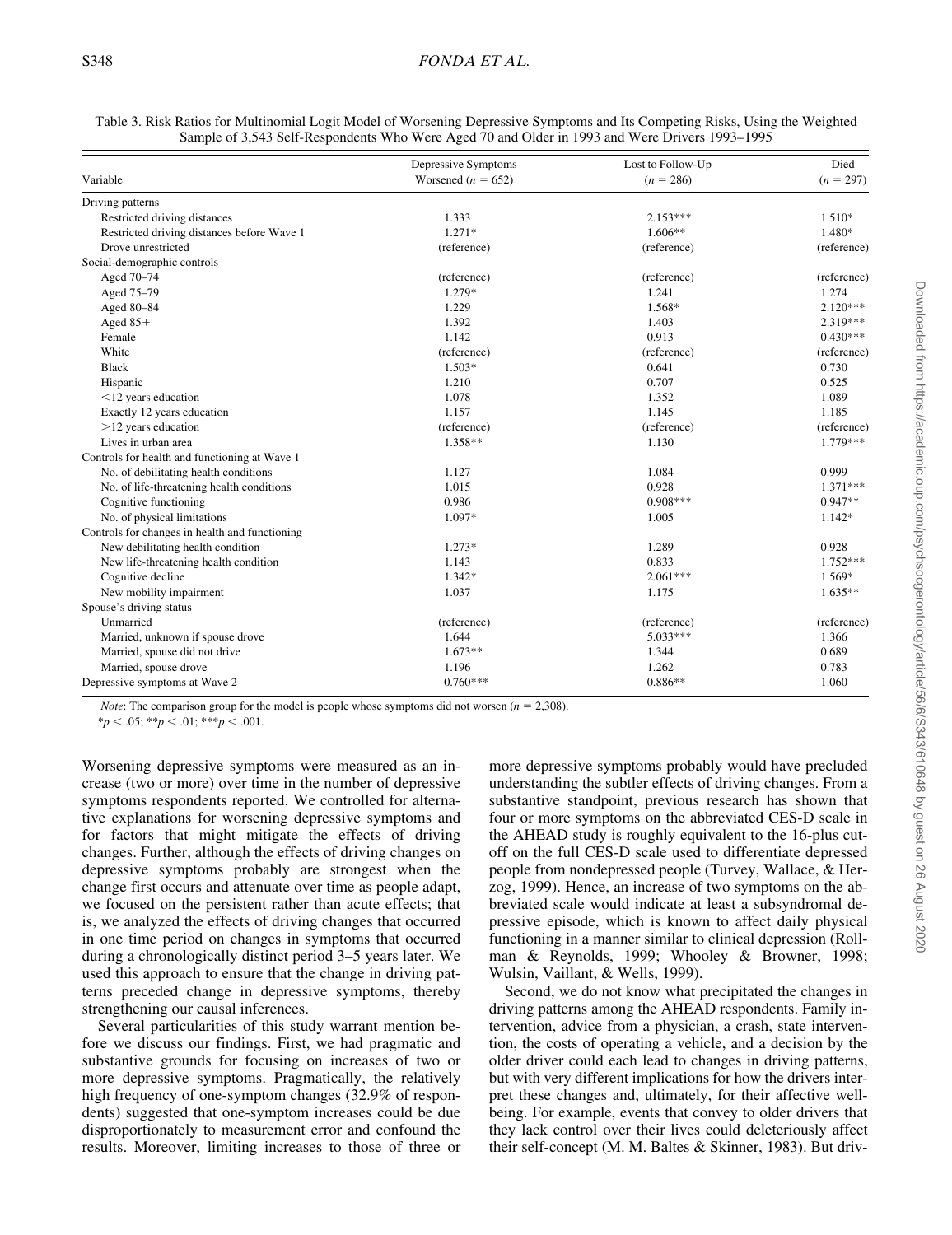

Respondents' Driving Patterns

Figure 1. Predicted probabilities for worsening depressive symptoms by respondents' driving status and their spouses' driving status, calculated from coefficients obtained in the first multinomial logit model.

ers who select for themselves whether to drive and under what circumstances might retain their feelings of self-efficacy and affective well-being (P. B. Baltes & Baltes, 1990; M. M. Baltes & Carstensen, 1996). Information about what precipitated changes in driving could be useful for refining the general hypotheses regarding the relationship between changes in driving and depressive symptoms.

Third, aside from information about whether respondents lived in an urban area and had a spouse who drove, we did not have information about the ecological aspects of the respondents' settings. We did not know who had easy access to public transportation or whether other household members could drive respondents. This study, therefore, indicates how changes in driving related to changes in depressive symptoms for AHEAD respondents living in average settings. Examination of how environment mediates the relationship between driving limitations and well-being could be an area of further study.

Consistent with previous research (Carp, 1971; Cutler, 1972, 1974; Legh-Smith, et al., 1986; Marottoli et al., 1997) and our hypothesis, in this study we find that respondents who stop driving are more likely to later report worsening depressive symptoms. Driving cessation also predicts death and loss to follow-up, which, although not the focus of this study, is interesting because it suggests that driving cessation could be a sentinel event for these outcomes. The findings lead us to speculate that driving cessation signifies—in ways that are especially tangible—the attainment of old age and its stigma of dependency and/or the constriction of access to necessary and recreational activities. Empirical tests of our speculations may be an area for further study.

Our findings for driving modification, or selection, are mixed with respect to the model of selective optimization with compensation and our hypotheses. According to the

model of selective optimization with compensation, selection through an act such as driving modification is a strategy older people use to continue the basic themes in their lives and thereby maintain satisfaction (P. B. Baltes & Baltes, 1990). Yet we find that respondents who restricted their driving distances before the study began (i.e., for at least 2 years) are at greater risk of worsening depressive symptoms. This result might mean that respondents who have restricted their driving behavior for a while view driving cessation as an increasing possibility, which is an event that many drivers dread (Burkhardt, et al., 1996; Carp, 1971). We also find, however, that respondents who restricted their driving distances relatively recently (i.e., between Waves 1 and 2) are not at greater risk of worsening depressive symptoms and respondents who restricted their driving before the study began do not experience an equally large increase in depressive symptoms as those who stopped driving altogether. These findings support the idea that modification of driving, at least for shorter durations, is one way that older people can achieve their transportation goals and maintain affective well-being.

Lastly, we find that the effects of driving cessation on worsening depressive symptoms are not mitigated by the presence of a spouse who drives. This finding is contrary to what we expected given the model of selective optimization with compensation. Our finding suggests that driving cessation per se—not just access to transportation—might be the more crucial risk factor for many older people and raises questions about how effective transportation programs are likely to be for older people's affective well-being. It is possible such programs will not be especially effective, assuming it is true that older adults prefer to receive assistance from people with whom they have the closest relationships, followed by people with whom they have the next closest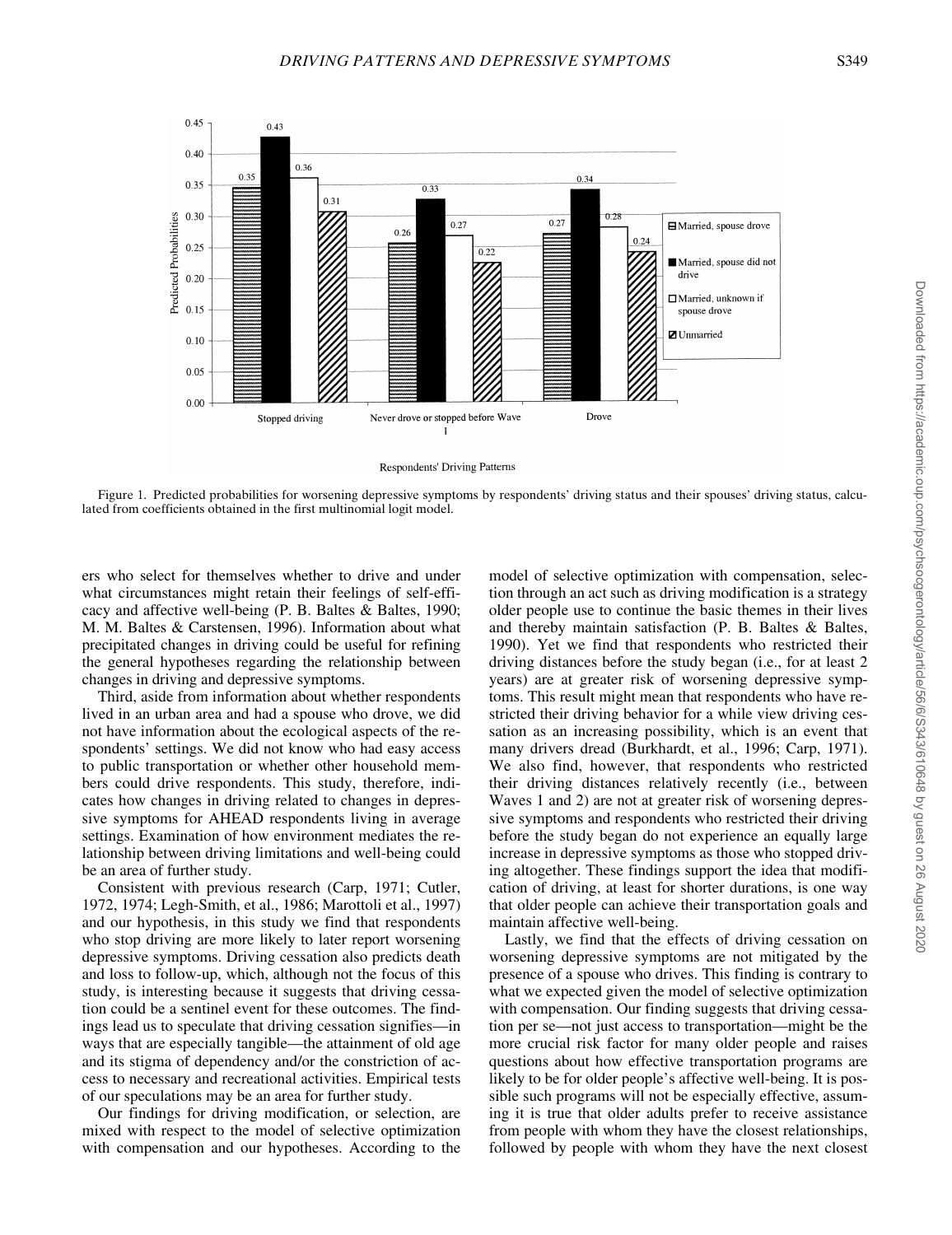relationships, and so on, with professionals being the least desirable sources of assistance (Cantor, 1979; Shanas, 1979). This remains an open question.

In light of these results, we propose that initiatives to address the driving concerns of older people should promote strategies to prevent driving cessation. Such strategies might include the development of driver self-evaluation workbooks to encourage safe behavior (Eby, Shope, Molnar, Vivoda, & Fordyce, 2000), advanced traveler information systems that relay timely information (e.g., navigation instructions) to older drivers while they are driving (Eby  $\&$ Kostyniuk, 1998), and driving simulators that reeducate older drivers and enable them to practice driving in a safe setting (Ward, 1996). Even educating older people about how they can effectively modify their driving (e.g., limiting driving distances) is a possible strategy for preventing (or at least delaying) driving cessation, although the protective effects of driving modifications may be short term. If driving cessation remains the only choice for some people, transportation programs for older people should include efforts to prepare them for the life transition from driver to exdriver. This transition could be couched in terms of new opportunities (e.g., to save money by no longer maintaining a car) rather than as exclusively a loss. Finally, family members and care providers should know that changes in driving patterns may put the older driver at risk of worsening depressive symptoms and take steps to ensure that the older person has access to various mental health therapies.

#### **ACKNOWLEDGMENTS**

Support for this study was provided through NIA Grant 5T32 AG00221 (Dr. Fonda). An earlier version of this article was presented at the annual convention of the American Psychological Association, Washington, DC, August 2000. The authors thank Mary Beth Ofstedal, Diane Steffick, David Dickinson, Daniel Hill, and three anonymous reviewers for helpful comments on earlier versions of this article.

Address correspondence to Stephanie Jo Fonda, PhD, New England Research Institutes, 9 Galen Street, Watertown, MA 02472. E-mail: sfonda@ neri.edu

#### **REFERENCES**

- Baltes, M. M., & Carstensen, L. L. (1996). The process of successful ageing. *Ageing and Society, 16*, 397–422.
- Baltes, M. M., & Skinner, E. A. (1983). Cognitive performance deficits and hospitalization: Learned helplessness, instrumental passivity, or what? Comment on Raps, Peterson, Jonas, and Seligman. *Journal of Personality and Social Psychology, 45*, 1013–1016.
- Baltes, P. B., & Baltes, M. M. (1990). Psychological perspectives on successful aging: The model of selective optimization with compensation. In P. B. Baltes & M. M. Baltes (Eds.), *Successful aging: Perspectives from the behavioral sciences* (pp. 1–34). New York: Cambridge University Press.
- Bruce, M. L., Seeman, T. E., Merrill, S. S., & Blazer, D. G. (1994). The impact of depressive symptomatology on physical disability: Mac-Arthur Studies of Successful Aging. *American Journal of Public Health, 84*, 1796–1799.
- Burkhardt, J., Berger, A. M., & McGavock, A. T. (1996, October). *The mobility consequences of the reduction or cessation of driving by older women.* Paper presented at the Women's Travel Issues Second National Conference, Baltimore, MD.
- Campbell, M. K., Bush, T. L., & Hale, W. E. (1993). Medical conditions associated with driving cessation in community-dwelling, ambulatory elders. *Journal of Gerontology: Social Sciences, 48*, S230–S234.
- Cantor, M. H. (1979). Neighbors and friends: An overlooked resource in the informal support system. *Research on Aging, 1*, 434–463.
- Carp, F. M. (1971). On becoming an exdriver: Prospect and retrospect. *The Gerontologist, 11*, 101–103.
- Cox, D. J., Quillian, W. C., Thorndike, F. P., Kovatchev, B. P., & Hanna, G. (1998). Evaluating driving performance of outpatients with Alzheimer disease. *The Journal of the American Board of Family Practice, 11*, 264–271.
- Cutler, S. J. (1972). The availability of personal transportation, residential location, and life satisfaction among the aged. *Journal of Gerontology, 27*, 383–389.
- Cutler, S. J. (1974). The effects of transportation and distance on voluntary association participation among the aged. *International Journal of Aging and Human Development, 5*, 81–93.
- Cutler, S. J. (1975). Transportation and changes in life satisfaction. *The Gerontologist, 15*, 155–159.
- Eby, D. W., & Kostyniuk, L. P. (1998). Maintaining older driver mobility and well-being with traveler information systems. *Transportation Quarterly, 52*, 45–53.
- Eby, D. W., Shope, J. T., Molnar, L. J., Vivoda, J. M., & Fordyce, T. A. (2000). *Improvement of older driver safety through self evaluation: The development of a self-evaluation instrument* (Tech. Rep. No. 2000- 04). Ann Arbor: University of Michigan, Transportation Research Institute.
- Fonda, S. J., & Herzog, A. R. (2001). Patterns and risk factors of change in somatic and mood symptoms among older adults. *Annals of Epidemiology, 11*, 361–368.
- Forrest, K. Y., Bunker, C. H., Songer, T. J., Coben, J. H., & Cauley, J. A. (1997). Driving patterns and medical conditions in older women. *Journal of the American Geriatrics Society, 45*, 1214–1218.
- Freund, K., & McKnight, A. J. (1997). *Independent transportation network: Alternative transportation for the elderly.* Portland: Southern Maine Area Agency on Aging. (NTIS No. PB 97-171540)
- Glass, T. A., Kasl, S. V., & Berkman, L. F. (1997). Stressful life events and depressive symptoms among the elderly: Evidence from a prospective community study. *Journal of Aging and Health, 9*, 70–89.
- Gurland, B. J., Wilder, D. E., & Berkman, C. (1988). Depression and disability in the elderly: Reciprocal relations and changes with age. *International Journal of Geriatric Psychiatry, 3*, 163–179.
- Hays, J. C., Landerman, L. R., George, L. K., Flint, E. P., Koenig, H. G., Land, K. C., & Blazer, D. G. (1998). Social correlates of the dimensions of depression in the elderly. *Journal of Gerontology: Social Sciences, 53B*, S31–S39.
- Herzog, A. R., & Wallace, R. B. (1997). Measures of cognitive functioning in the AHEAD study. *Journals of Gerontology: Psychological Sciences and Social Sciences, 52B* (Special Issue), 37–48.
- House, J. S., Lepkowski, J. M., & Williams, D. R. (2000). Excess mortality among urban residents: How much, for whom, and why? *American Journal of Public Health, 90*, 1898–1904.
- Kington, R., Reuben, D., Rogowski, J., & Lillard, L. (1994). Sociodemographic and health factors in driving patterns after 50 years of age. *American Journal of Public Health, 84*, 1327–1329.
- Kohout, F. J., Berkman, L. F., Evans, D. A., & Cornoni-Huntley, J. (1993). Two shorter forms of the CES-D depression symptoms index. *Journal of Aging and Health, 5*, 179–193.
- Lebowitz, B. D., Pearson, J. L., Schneider, L. S., Reynolds, C. F., III, Alexopoulos, G. S., Bruce, M. L., Conwell, Y., Katz, I. R., Meyers, B. S., Morrison, M. F., Mossey, J., Niederehe, G., & Parmelee, P. (1997). Diagnosis and treatment of depression in late life: Consensus statement update. *Journal of the American Medical Association, 278*, 1186–1190.
- Legh-Smith, J., Wade, D. T., & Hewer, R. L. (1986). Driving after a stroke. *Journal of the Royal Society of Medicine, 79*, 200–203.
- Marottoli, R. A., Mendes de Leon, C. F., Glass, T. A., Williams, C. S., Cooney, L. M., & Berkman, L. F. (2000). Consequences of driving cessation: Decreased out-of-home activity levels. *Journal of Gerontology: Social Sciences, 55B*, S334–S340.
- Marottoli, R. A., Mendes de Leon, C. F., Glass, T. A., Williams, C. S., Cooney, L. M., Berkman, L. F., & Tinetti, M. E. (1997). Driving cessation and increased depressive symptoms: Prospective evidence from the New Haven EPESE. *Journal of the American Geriatrics Society, 45*, 202–206.
- Marottoli, R. A., Ostfeld, A. M., Merrill, S. S., Perlman, G. D., Foley, D. J., & Cooney, L. M. (1993). Driving cessation and changes in mileage driven among elderly individuals. *Journal of Gerontology: Social Sciences, 48*, S255–S260.